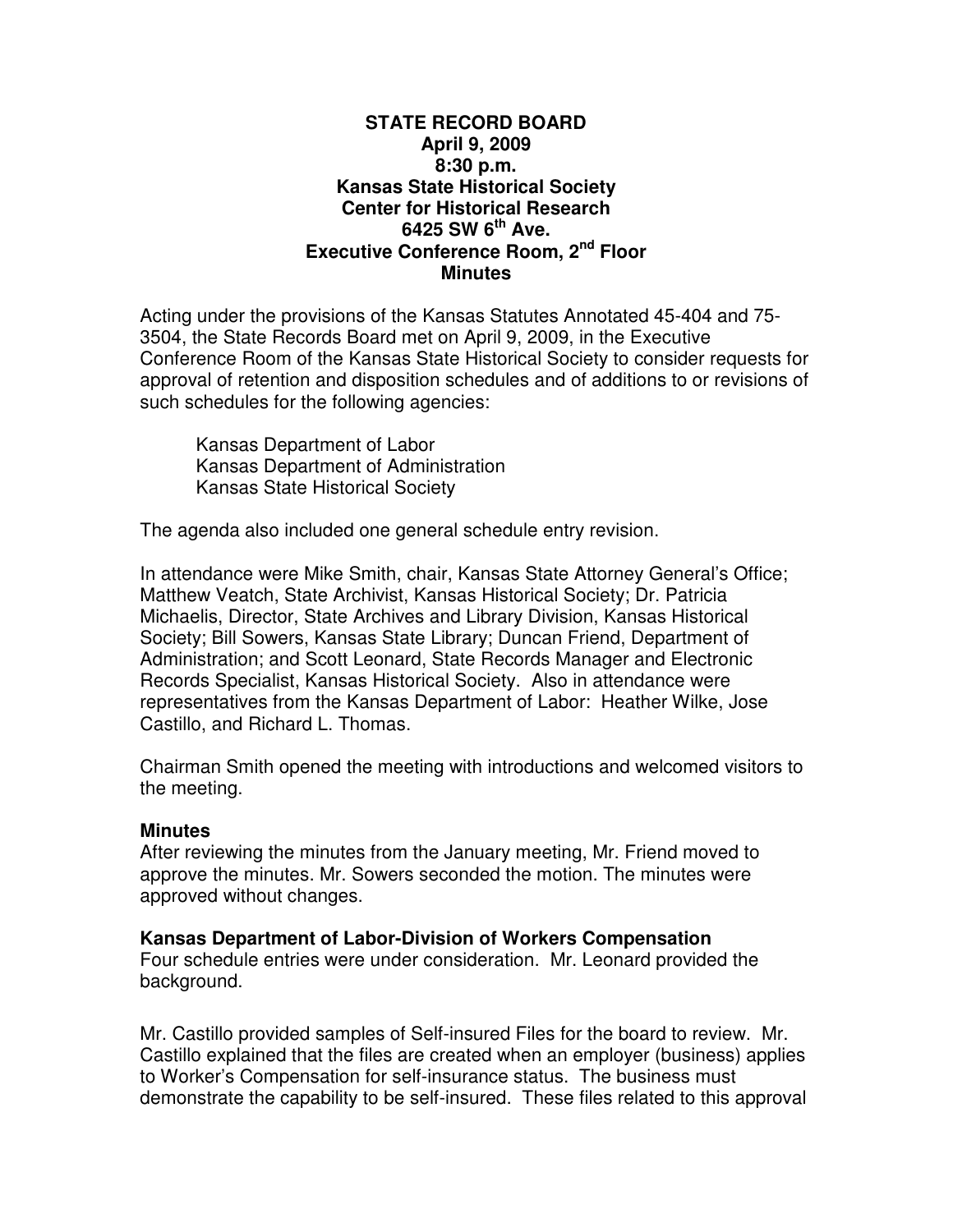process. The files are closed when the status of the business changes (switches to traditional insurance or the business closes) and after all claims are paid. The files contain, primarily, information about the businesses, which are generally larger businesses with the resources to cover self-insurance. The Board reviewed the sample files and concluded that the records did not possess enduring value.

The board also discussed the other schedule entries being considered: Election Files, Medical Dispute Files, and Utilization and Peer Review Files (change to 2 years after case is closed and then destroy)

Mr. Veatch moved approval as amended and Mr. Sowers seconded the motion. The board approved the adoption of the entries as amended.

Heather Wilke, the records officer and legal counsel, asked what constitutes something that we keep for the archives. Mr. Veatch and Dr. Michaelis explained how the board considers administrative, legal and historical value. Mr. Veatch explained that the nature of restrictions could also influence the disposition of records.

# **Kansas Department of Administration—Division of Accounts and Reports**

The Division of Accounts & Reports has requested a shortened period for Bond Purchase Report by Agency series. The information is also maintained by U. S. Treasury. Dr. Michaelis moved approval of the entry and it was seconded by Mr. Veatch. The board approved the change requested.

Mr. Leonard disturbed a list Obsolete/Superceded Series for the Division of Accounts and Reports. It is the board policy to distribute this list when entries are removed from the current schedule. This is for information purposes only. Mr. Veatch responded to Mr. Friend's question concerning why we do this.

## **Kansas State Historical Society—State Archives and Library Division**

The board discussed the schedule entry for Patron Sign-In Sheets. Mr. Leonard explained that there is some duplication of this information in patron database which is yet to be schedule pending the completion of an electronic record keeping plan. Mr. Veatch moved, Mr. Friend seconded, and the board approved the motion.

## **State General Schedule—Personnel**

The board considered adding a restriction to the entry for Employee Personnel Files. This would make the restriction consistent with actions the board took at it last meeting with retard to the series Employment Applications – Not Hired (ID 0043-000). Mr. Veatch made a motion for approval, Mr. Sowers seconded the motion and the board approved the addition of the restriction KSA 45-2219(a)(6) to the series Employee Personnel Files.